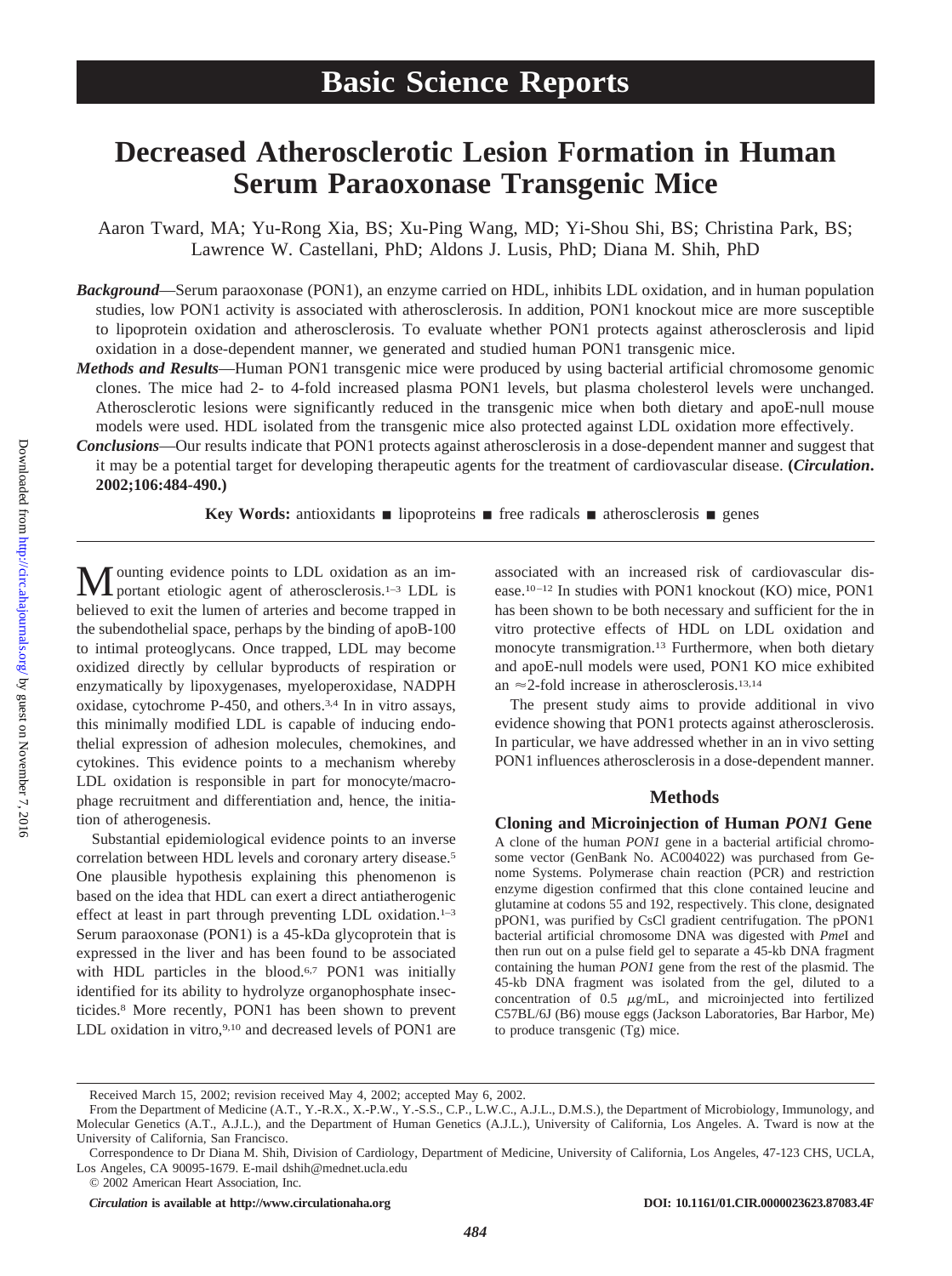#### **Mice, Diets, and Atherosclerotic Lesion Analysis**

Mice on the B6 background were maintained either on a 6% fat chow diet or, in the case of atherosclerotic lesion analysis, on a high fat diet (Teklad) containing 15.75% fat, 1.25% cholesterol, and 0.5% sodium cholate for 15 weeks. PON1 Tg mice on the B6 background were also backcrossed twice with the apoE KO mice on the B6 background (The Jackson Laboratory, Bar Harbor, Me) to obtain PON1 Tg/apoE KO mice and apoE KO littermates. These were maintained on a 6% fat chow diet. Lesions were analyzed as described.14

#### **Southern Blot and PCR Analyses**

A <sup>32</sup>P-labeled human *PON1* cDNA clone<sup>6</sup> was used as a probe for Southern hybridization, and bands were visualized and quantified by using a PhosphorImager 445SI (Molecular Dynamics). For routine identification of PON1 Tg mice, PCR analysis was performed with the use of the primers 5'-GCTTGATTTTTCTCCTCCAT-3' and 5'-ATCTGTGAATGTGCTAATCC-3', yielding a 194-bp product.

#### **Northern Blot and Quantitative RT-PCR Analyses**

Total RNA was subjected to Northern blot analysis as described.14 For reverse transcription (RT)-PCR analysis, first-strand cDNAs were synthesized with the use of  $2 \mu g$  total RNA isolated from the thoracic portion of the aorta and by use of the ThermoScript RT-PCR system (Invitrogen). Quantitative PCR was then performed with the use of the SYBR Green Jump Start Taq Ready mix (Sigma-Aldrich) in a PRISM 7700 Sequence Detector (Perkin-Elmer Applied Biosystems). The ratio of monocyte chemoattractant protein-1 (MCP-1) cDNA level relative to the vascular smooth muscle  $\alpha$ -actin (Acta2) cDNA level of each sample was determined. The primers used for MCP-1 cDNA synthesis were 5'-CAGCCAGATGCAGTT-AACGCC-3' and 5'-TAGGGCAGATGCAGTTTTAAATAA-3'. The primers used for Acta2 cDNA synthesis were 5'-TCCGAC-ACTGCTGACAGAGGC-3' and 5'-CCTCATAGATAG GCAC-GTTGTGA-3'. The PCR conditions were as follows: 95°C for 3 minutes, 40 cycles of 95°C for 15 seconds and 68°C for 2 minutes, and 4°C hold.

#### **Assays and LDL Oxidation**

Mice were fasted for 16 hours before bleeding. Plasma lipids were determined by enzymatic colorimetric assays.14 Plasma PON1 and arylesterase activity assays and immunoblotting of human PON1 were performed as described.13 Plasma glucose levels were determined by using the glucose (Trinder) 100 kit (Sigma-Aldrich). Mouse HDL was isolated in the absence of EDTA by ultracentrifugation as described.14 Human LDL was isolated by ultracentrifugation as described.14 For the LDL oxidation assay, human LDL (1 mg/mL in PBS) was incubated with 5  $\mu$ mol/L CuSO<sub>4</sub>, with or without the presence of 0.25 mg/mL or 0.5 mg/mL mouse HDL, for 3 or 6 hours at 37°C. After the incubation, BHT was added to a final concentration of 20  $\mu$ mol/L to stop the reaction. Lipid hydroperoxide contents of samples were then determined by use of the Fox assay.15

#### **Statistical Analyses**

The Student *t* test was used for analyzing all experimental data except for LDL oxidation, for which ANOVA and Fisher's protected least significant difference (PLSD) test were used.

#### **Results**

#### **Human PON1 Tg Mice**

A 45-kb fragment containing the intact human *PON1* gene with 10 kb of 5'-flanking and 10 kb of 3'-flanking sequences (Figure 1A) was used for the production of Tg mice. One Tg mouse line, designated PON1 Tg, carried  $\approx$  3 copies of the transgene, as determined by Southern blot analysis (data not shown). Tg mice were healthy and had normal weight, and the transgene was transmitted in a mendelian fashion. The PON1 transgene was maintained at a hemizygous state



**Figure 1.** Construction of human PON1 Tg mice. A, A 45-kb human genomic DNA fragment, PON1, containing *PON1* structural gene (shaded bar) and flanking sequences (open bar). B, Tissue expression pattern of human *PON1* transgene. Total RNA (10  $\mu$ g) isolated from various organs including brain (Br), heart (Ht), kidney (Kd), liver (Li), skeletal muscle (Ms), stomach (St), and intestine (In) of PON1 Tg mice was subjected to Northern blot analysis with use of <sup>32</sup>P-labeled human *PON1* cDNA<sup>6</sup> fragment as probe. C, Presence of human PON1 protein in PON1 Tg mice. Plasma samples (1  $\mu$ L) from PON1 Tg (lanes 1 to 3) and wild-type mice (data not shown) were subjected to immunoblotting analysis with use of anti-human PON1 antibody.

throughout the study so that insertional mutagenesis of the mouse genome was unlikely to contribute to the observed phenotypes, and studies with a separate line gave similar results (data not shown).

Northern blot analysis revealed that the transgene was expressed primarily in the liver (Figure 1B), exhibiting the same expression pattern as the endogenous mouse *Pon1* gene. Western blot analysis also confirmed the presence of human PON1 protein in the plasma of Tg mice (Figure 1C). By use of the arylesterase activity assay, plasma PON1 activities of the PON1 Tg mice on chow and high fat diets were 616 and 471 mOD<sub>270</sub> · min<sup>-1</sup> ·  $\mu$ L<sup>-1</sup>, respectively, whereas plasma PON1 activities of the wild-type littermates on chow and high fat diets were 280 and 124 mOD<sub>270</sub>  $\cdot$  min<sup>-1</sup>  $\cdot \mu L^{-1}$ , respectively  $(mOD_{270} = absorbance$  [in milli-optical density] at wavelength 270 nm). Therefore, high fat diet feeding reduced plasma total PON1 (arylesterase) activities of the PON1 Tg and wild-type mice by 24% and 56%, respectively. Thus, when mice were maintained on a chow or a high fat diet, plasma PON1 (arylesterase) activities of the PON1 Tg mice were 2.2- and 3.8-fold higher, respectively, than those of the wild-type littermates on the same diet (Figure 2A and 2B). Hepatic mouse and human mRNA levels were also examined by Northern blot analysis in mice fed the 2 diets. Although expression of the mouse mRNA was decreased  $>50\%$  in response to the high fat diet, expression of the human mRNA was not decreased by the same diet (Figure 2C).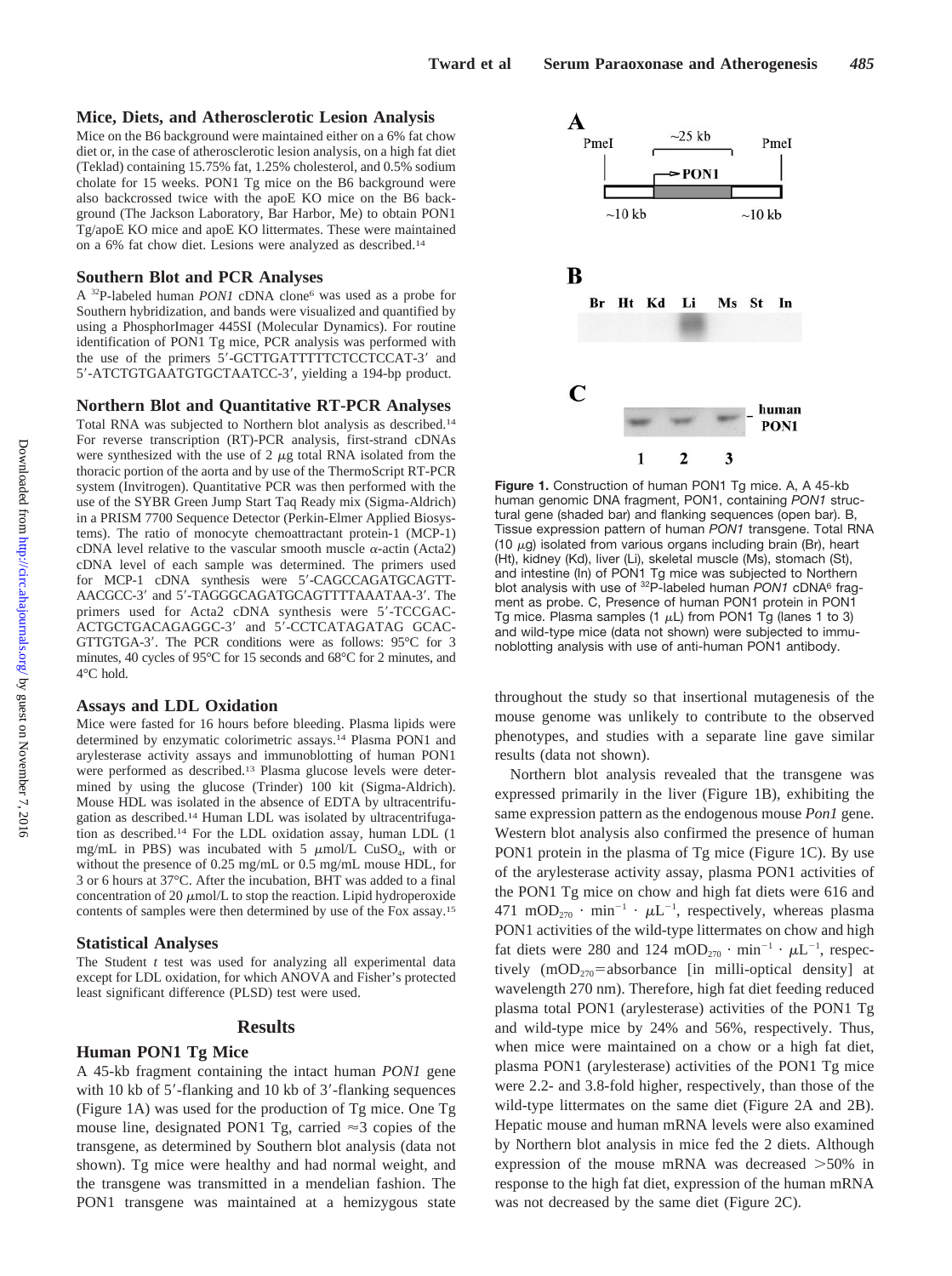

**Figure 2.** Plasma PON1 activities and hepatic PON1 mRNA expression of human PON1 Tg and wild-type mice. A and B, Plasma PON1 activities of wild-type (open bars) and PON1 Tg (solid bars) mice, fed a low fat chow diet (A) or a high fat atherogenic diet for 15 weeks (B), were determined by the arylesterase activity assay. Values shown are mean $\pm$ SEM obtained from >10 mice from each genotype group. \**P*<0.0001 for PON1 Tg vs wild-type mice. C, Liver RNA samples (20  $\mu$ g) from wild-type (left) or Tg (right) mice fed chow or high fat diet for 15 weeks were subjected to Northern blot analysis with use of probes for mouse Pon1 (upper left) or human PON1 (upper right). To standardize for loading, a mouse GAPDH cDNA probe was later used to hybridize the same filters (bottom). Hybridized bands were then quantified by PhosphorImager (see Methods).

## **Atherosclerotic Lesion Formation on B6 Background**

Atherosclerotic lesion formation was examined in the PON1 Tg and wild-type littermates on the B6 background that were fed a high fat diet for 15 weeks. Compared with the female non-Tg littermates, the female Tg mice exhibited a 60% decrease in atherosclerotic lesion size  $(P=0.13,$  Figure 3A). The lack of a statistically significant result in the female group likely represents an effect of sample size. Compared with the male non-Tg littermates, the male Tg mice, on the other hand, exhibited a statistically significant 54% reduction in lesion size  $(P=0.001$ , Figure 3B). When data from the female and male mice were combined, the PON1 Tg mice, compared with the wild-type littermates, exhibited a statistically significant (57%) decrease in atherosclerotic lesion size  $(P=0.01$ , Figure 3C). Both the male and female PON1 Tg mice, compared with their wild-type littermates, exhibited similar plasma total cholesterol, VLDL/LDL cholesterol, HDL cholesterol, triglyceride, and glucose levels when they were maintained on either the chow or high fat diet (Table 1).

## **Atherosclerotic Lesion Formation on ApoE KO Background**

The PON1 Tg mice were crossed onto the apoE KO genetic background for the study of advanced atherogenesis. When fed a chow diet, the PON1 Tg/apoE KO mice, compared with



**Figure 3.** Decreased atherosclerotic lesion formation in PON1 Tg mice on C57BL/6J mouse background. Atherosclerotic lesions at aortic root were quantified in female wild-type (open bar,  $n=8$ ) and PON1 Tg (solid bar,  $n=8$ ) mice (A) or male wildtype (n=17) and PON1 Tg (n=16) mice (B) fed atherogenic diets for 15 weeks. Combined data from panels A and B are shown in panel C. Values shown are mean±SEM. \**P*=0.01 and \*\*P=0.001 for PON1 Tg mice vs wild-type mice.

their apoE KO littermates, exhibited 2.5-fold higher plasma PON1 (arylesterase) activities (Table 2), whereas plasma total cholesterol, HDL cholesterol, VLDL/LDL cholesterol, triglyceride, and glucose levels were the same between the 2 groups (Table 2). Atherosclerotic lesion sizes of PON1 Tg/apoE KO mice at 6.5 months of age, on a chow diet, were 22% smaller than those of their apoE KO littermates  $(P=0.01)$  (Figure 4A). Aortic MCP-1 expression was also reduced by 44% in the PON1 Tg/apoE KO mice compared with their apoE KO littermates  $(P=0.05)$  (Figure 4B).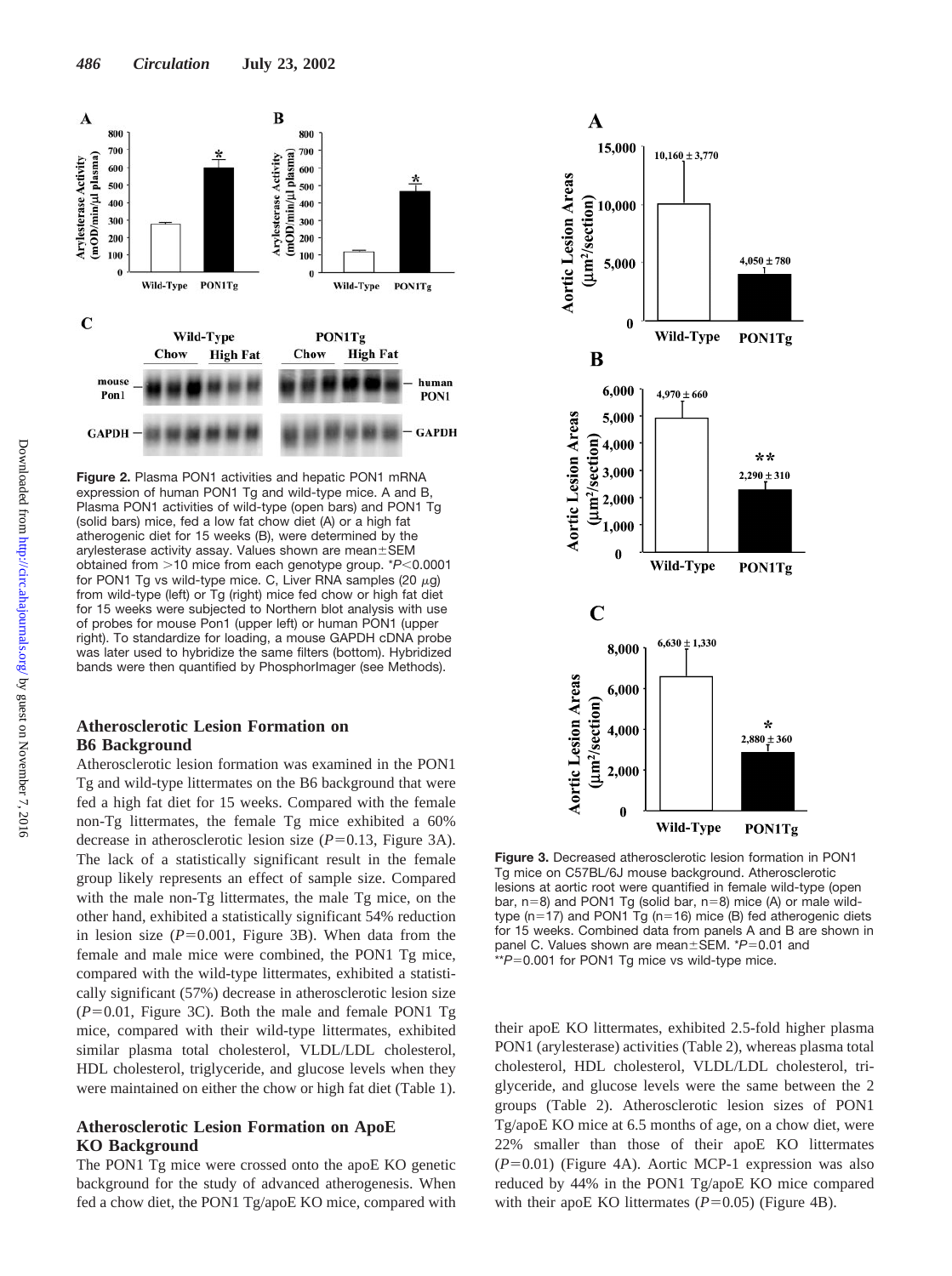|                       | Sample Size, | Total<br>Cholesterol, | <b>VLDL/LDL</b><br>Cholesterol, | <b>HDL</b><br>Cholesterol, | Triglycer-  | Glucose,    |
|-----------------------|--------------|-----------------------|---------------------------------|----------------------------|-------------|-------------|
| Mice                  | n            | mg/dL                 | mg/dL                           | mg/dL                      | ides, mg/dL | mg/dL       |
| Female, chow diet     |              |                       |                                 |                            |             |             |
| Wild type             | 15           | $97 + 4$              | $19\pm3$                        | $77 + 2$                   | $30\pm 6$   | $100 + 7$   |
| PON1 Tq               | 14           | $90 \pm 4$            | $18 \pm 3$                      | $72 + 2$                   | $22 + 8$    | $108 + 3$   |
| Male, chow diet       |              |                       |                                 |                            |             |             |
| Wild type             | 19           | $105 + 2$             | $19\pm2$                        | $86 + 2$                   | $42 + 6$    | $115 + 4$   |
| PON <sub>1</sub> Tq   | 23           | $107 + 2$             | $18+1$                          | $88 \pm 1$                 | $35 + 3$    | $111 \pm 4$ |
| Female, high-fat diet |              |                       |                                 |                            |             |             |
| Wild type             | 13           | $277 + 19$            | $219 + 20$                      | $58\pm 6$                  | 5±1         | $106 + 5$   |
| PON1 Tq               | 10           | $308 + 31$            | $253 + 34$                      | $56 + 6$                   | 5±1         | $106 + 7$   |
| Male, high-fat diet   |              |                       |                                 |                            |             |             |
| Wild type             | 19           | $320 \pm 17$          | $249 + 19$                      | $71 \pm 3$                 | 6±1         | $124 + 5$   |
| PON1 Tq               | 21           | $318 + 16$            | $243 + 18$                      | $75 + 3$                   | 8±1         | $126 + 5$   |
|                       |              |                       |                                 |                            |             |             |

| TABLE 1. Plasma Lipid and Glucose Levels of PON1 Tg and Wild-Type Mice Fed Chow or |  |  |  |  |  |  |
|------------------------------------------------------------------------------------|--|--|--|--|--|--|
| <b>High-Fat Diet</b>                                                               |  |  |  |  |  |  |

Data are mean $\pm$ SEM.

## **In Vitro Oxidation of LDL**

Previously, we observed that PON1-deficient HDL lacked the ability to prevent LDL oxidation in a cell culture system of the arterial wall.13 In the present study, we examined the ability of HDLs isolated from the human PON1 Tg mice and wild-type mice on the B6 background as well as on the apoE KO mouse background to prevent LDL oxidation induced by copper in vitro. For HDL isolated from mice on the B6 background, we found that the PON1 Tg HDL, compared with the wild-type HDL, exhibited 3.2-fold higher arylesterase activity (152 000 versus 48 000 mOD  $\cdot$  min<sup>-1</sup>  $\cdot$  mg protein<sup>-1</sup>). At a dose of 0.25 mg HDL/mL, compared with the LDL plus wild-type HDL group, the LDL plus PON1 Tg HDL group exhibited statistically significant  $33\%$  ( $P<0.01$ , Fisher's PLSD) and  $13\%$  ( $P<0.01$ ) decreases in lipid hydroperoxide levels after 3 and 6 hours of incubation, respectively (Figure 5A). At a higher dose of 0.5 mg HDL/mL, compared with the LDL plus wild-type HDL group, the LDL plus PON1 Tg HDL group exhibited statistically significant 62% ( $P \le 0.01$ , Fisher's PLSD) and 19% ( $P \le 0.0001$ ) reduction in lipid hydroperoxide levels after 3 and 6 hours of incubation, respectively (Figure 5B). Thus, PON1 Tg HDL prevents LDL oxidation more effectively than does the wild-type HDL.

We also examined HDLs isolated from mice on the apoE KO background for their ability to protect against LDL oxidation. We found that the PON1 Tg/apoE KO HDLs, compared with the apoE KO HDLs, exhibited 3.7-fold higher arylesterase activity (139 000 versus 37 000 mOD  $\cdot$  min<sup>-1</sup>  $\cdot$ mg protein<sup>-1</sup>). At a dose of 0.25 mg HDL/mL and after 3 hours of incubation, the LDL plus PON1 Tg/apoE KO HDL group, compared with the LDL plus apoE KO HDL group, exhibited a significant 15% ( $P$ <0.001, Fisher's PLSD) decrease in lipid hydroperoxide level (Figure 6A). After 6 hours of incubation and at the same dose of 0.25 mg HDL/mL, compared with the LDL group, neither the LDL plus PON1 Tg/apoE KO HDL group nor the LDL plus apoE KO HDL group exhibited any significant reduction in lipid hydroperoxide level (Figure 6A). At a higher dose of 0.5 mg HDL/mL, the LDL plus PON1 Tg/apoE KO HDL group, compared with the LDL plus apoE KO HDL group, exhibited statistically significant 21%  $(P<0.0001$ , Fisher's PLSD) and 14%  $(P<0.01)$  reduction in lipid hydroperoxide levels after 3 and 6 hours of incubation, respectively (Figure 6B). Thus, on the apoE KO mouse background, PON1 Tg HDL was also more effective in preventing LDL oxidation than was wild-type HDL.

#### **Discussion**

Both biochemical<sup>1-3</sup> and epidemiological<sup>16-19</sup> studies suggest that LDL oxidation plays a major role in the development of atherosclerosis. However, human clinical trials and animal studies that used antioxidant supplementation to treat cardiovascular disease have been inconclusive.20–22 Alternative targets for the prevention and/or treatment of atherosclerosis

**TABLE 2. Plasma Arylesterase Activity, Glucose, and Lipid Levels of PON1 Tg/ApoE KO Mice and ApoE KO Mice Fed a Chow Diet**

| Mice            | Sample<br>Size. | Arylesterase Activity,<br>$mOD_{270} \cdot min^{-1} \cdot \mu L$<br>$Plasma^{-1}$ | Total<br>Cholesterol.<br>ma/dL | <b>VLDL/LDL</b><br>Cholesterol.<br>ma/dL | HDL<br>Cholesterol.<br>ma/dL | Triglycerides,<br>ma/dL | Glucose,<br>mq/dL |
|-----------------|-----------------|-----------------------------------------------------------------------------------|--------------------------------|------------------------------------------|------------------------------|-------------------------|-------------------|
| ApoE KO         | 18              | $247 + 13$                                                                        | $486 + 47$                     | $461 + 48$                               | $25 + 3$                     | $57 + 4$                | $159 + 16$        |
| PON1 Tg/ApoE KO | 18              | $610 \pm 42^*$                                                                    | $472 + 24$                     | $445 + 23$                               | $27 + 2$                     | $56 + 5$                | $144 + 11$        |

Data are mean $\pm$ SEM.

\**P*0.0001 vs corresponding value for apoE KO mice.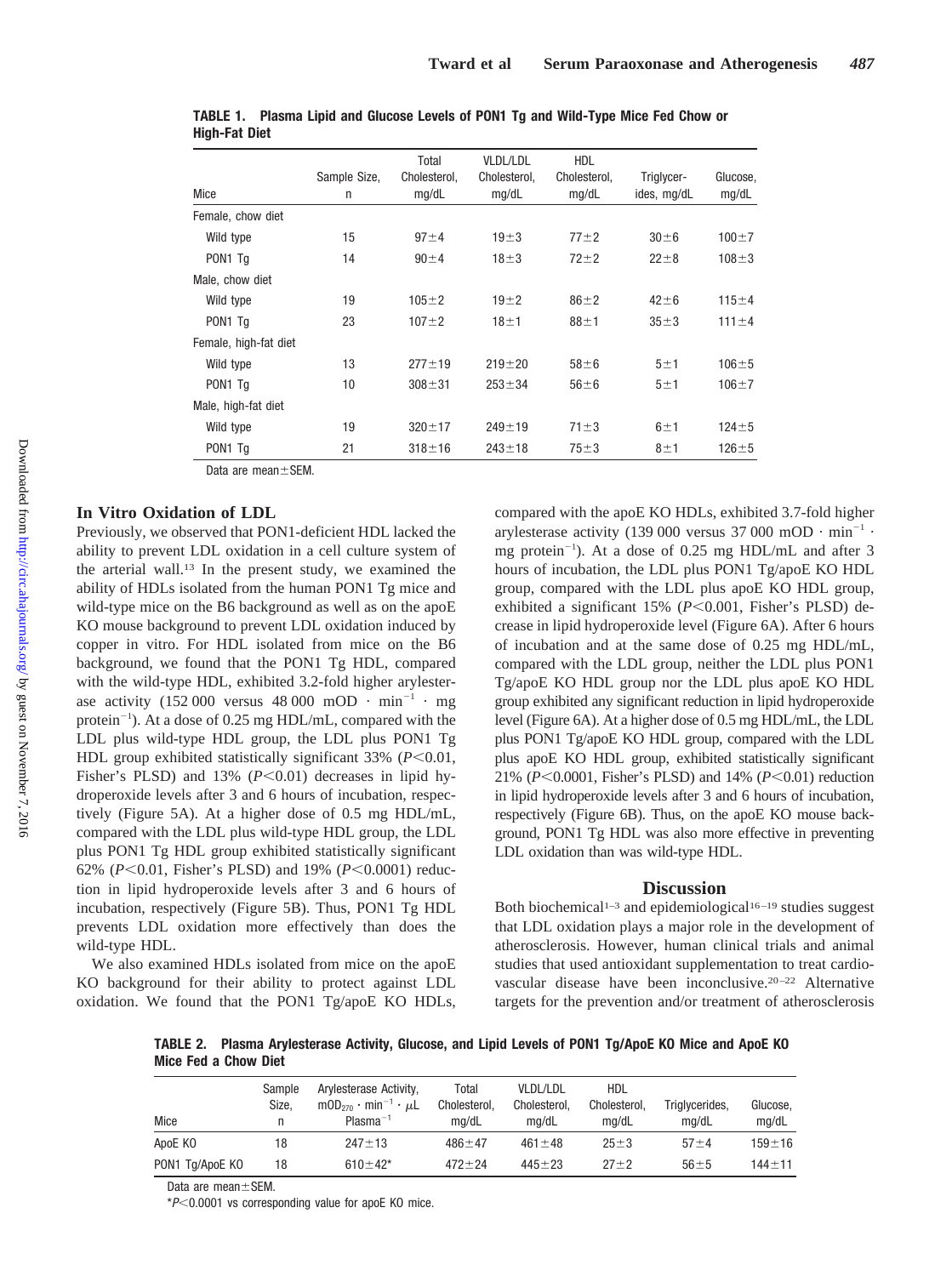

**Figure 4.** Decreased atherosclerotic lesion formation and MCP-1 induction in PON1 Tg mice on apoE KO mouse background. A, Aortic atherosclerotic lesions were quantified in 6.5 month-old apoE KO mice (open bar, n=21) and PON1 Tg/apoE KO mice (solid bar,  $n=18$ ) maintained on chow diets. B, MCP-1 expression was examined in aortas of 9 apoE KO and 8 PON1 Ta/apoE KO mice collected in panel A by quantitative RT-PCR. Experiments were repeated 2 times with similar results. Values shown are mean ± SEM of each group. \* $P$ <0.05 and \*\* $P$ =0.001 for PON1 Tg/apoE KO mice vs apoE KO mice.

are antioxidative enzymes on HDL, such as PON1. We have previously shown that mice lacking PON1 had increased atherogenesis,13,14 which is consistent with predictions from in vitro studies. To determine whether high levels of PON1 can protect against LDL oxidation and decrease atherosclerosis in vivo, we have generated and characterized human PON1 Tg mice. Our results, indicating protection against both early and late stages of atherogenesis, are significant in that they demonstrate a dose-dependent effect of PON1. Hence, normal levels of PON1 are limiting with respect to their antiatherosclerotic activity. The present study is also the first to demonstrate that the human PON1 protein exhibits antioxidative and antiatherogenic functions in vivo.

We observed that the human *PON1* transgene was expressed in a liver-specific manner (Figure 1), similar to the expression pattern of the endogenous mouse *Pon1* gene, suggesting that the transgene constructs contain the necessary *cis*-regulating elements for liver-specific expression. Interestingly, expression of the human PON1 mRNA, unlike the endogenous mouse Pon1 mRNA, was not decreased by the high fat diet (Figure 2C). It is unclear whether this represents a true difference between human and mouse regulation of PON1 or if it is simply due to the construct that we used. On the basis of Northern blot analysis (Figure 2C), we conclude that the high fat diet–induced reduction of plasma total PON1 activities in the PON1 Tg and wild-type mice (Figure 2B versus 2A) is probably caused by the decreased mouse Pon1 mRNA levels.

We observed that HDL isolated from the PON1 Tg mice, compared with the wild-type HDL, exhibited  $\approx$  3-fold higher PON1 activity and was more effective at protecting against LDL oxidation (Figures 5 and 6). Several antioxidative functions of PON1 have been elucidated and include a phospholipase  $A_2$ –like activity that hydrolyzes biologically active oxidized phospholipids (such as phosphatidylcholine



**Figure 5.** Increased ability of HDL from PON1 Tg mice on C57BL/6J background to protect against LDL oxidation. Human LDL was incubated at 37°C for 3 or 6 hours with addition of buffer (stippled bars), wild-type C57BL/6J HDL (open bars), or PON1 Tg HDL (solid bars) in the presence of copper to induce oxidation. HDL was added at 0.25 mg/mL (A) or 0.5 mg/mL (B). Each treatment was performed in quadruplicate. At end of incubation, lipid hydroperoxide content of samples was determined. Values shown are relative lipid hydroperoxide levels with LDLalone group at 6 hours defined as 1. ANOVA was performed for statistical analysis. For panel A, probability values of ANOVA for treatment groups, time of incubation, and treatment groups×time of incubation were *P*<0.0001, *P*<0.0001, and  $P=0.004$ , respectively. For panel B, probability values of ANOVA for treatment groups, time of incubation, and treatment groups×time of incubation were *P*<0.0001, *P*<0.0001, and *P*=0.08, respectively. Experiments were repeated 3 times with similar results.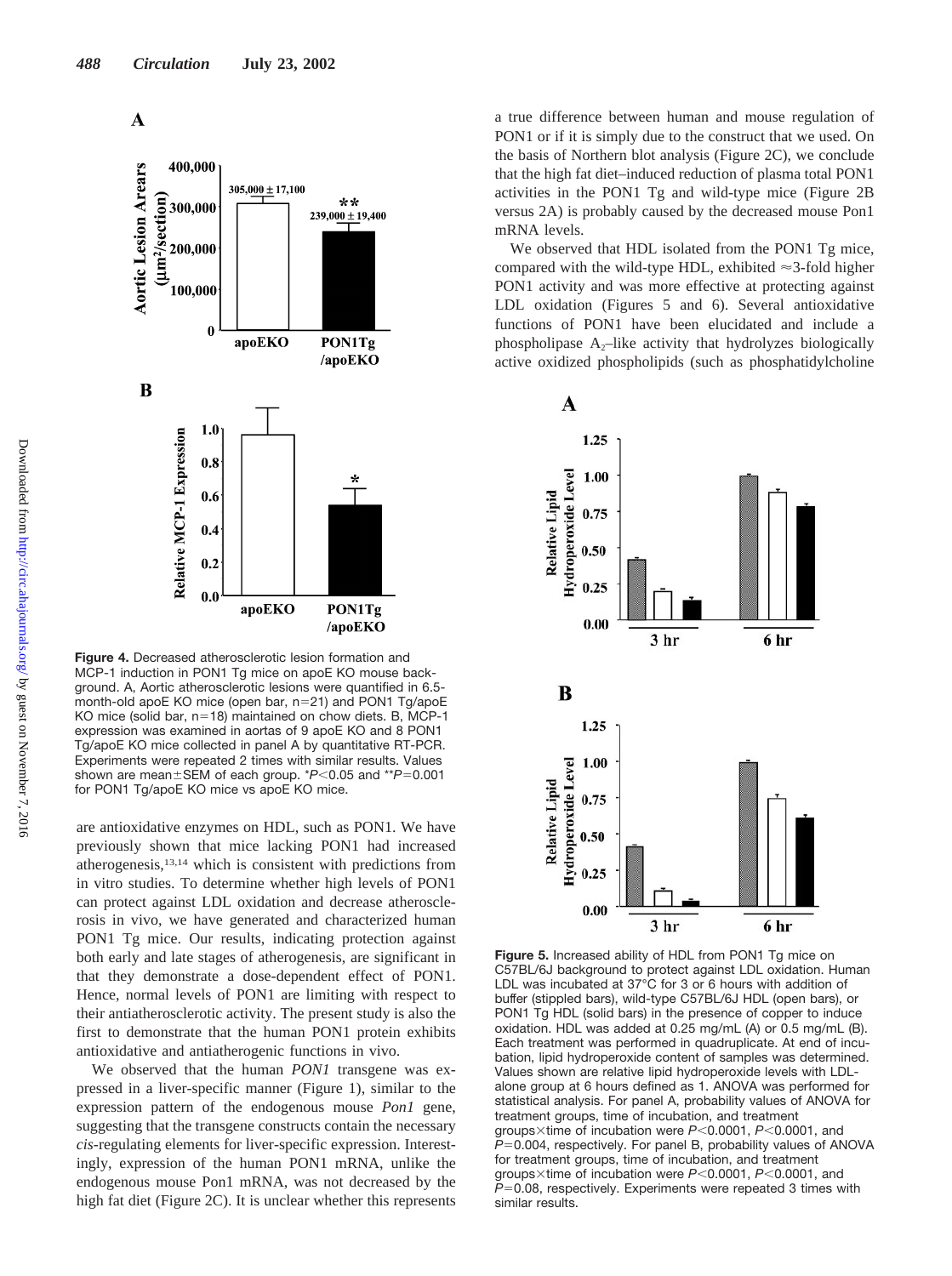

**Figure 6.** Increased ability of HDL from PON1 Tq mouse on an apoE KO background to protect against LDL oxidation. Human LDL was incubated at 37°C for 3 or 6 hours with addition of buffer (stippled bars), apoE KO HDL (open bars), or PON1 Tg/apoE KO HDL (solid bars) in the presence of copper to induce oxidation. HDL was added at 0.25 mg/mL (A) or 0.5 mg/mL (B). Experimental conditions and statistical analysis were same as in Figure 5. For panel A, probability values of ANOVA for treatment groups, time of incubation, and treatment groups×time of incubation were *P*<0.0001, *P*<0.0001, and *P*<0.0001, respectively. For panel B, probability values of ANOVA for treatment groups, time of incubation, and treatment groups×time of incubation were *P*<0.0001, *P*<0.0001, and *P*=0.0008, respectively. Data shown are representative of 2 independent experiments.

isoprostane and core aldehydes),<sup>23</sup> and peroxidase-like activities that destroy lipid hydroperoxides, and  $H_2O_2$ .<sup>9,24</sup> Thus, PON1 appears to exert its antiatherogenic effects mainly through its antioxidative functions. In addition to preventing LDL oxidation, PON1 may preserve other functions of HDL, such as reverse cholesterol transport, by reducing oxidative damage to HDL.9 We also observed a 44% reduction of aortic MCP-1 expression in the PON1 Tg/apoE KO mice compared with their apoE KO littermates (Figure 4B). MCP-1, a chemokine induced by minimally oxidized LDL, plays a key role in monocyte recruitment and fatty streak formation. Deficiency in MCP-1 or its receptor, chemokine receptor-2, resulted in reduced atherosclerotic lesion formation in genetically altered mice.25 Our results are consistent with an antiatherosclerotic role for PON1 upstream from MCP-1 induction, most likely by increasing the antioxidative activity of HDL and subsequently reducing the levels of oxidized LDL in the arterial wall.

Human epidemiological studies have revealed an association between low PON1 levels and an increased risk for coronary artery disease.10–12 In the present study, we observed that a moderate increase in PON1 levels protects against atherosclerotic lesion formation in the PON1 Tg mice, compared with the wild-type mice, at both the early fatty streak stage (B6 model) (Figure 3) and the intermediate- to advanced-lesion stage (apoE KO model) (Figure 4A). Thus, PON1 may be a potential therapeutic agent for the prevention and/or treatment of atherosclerosis. Consistent with its ability to reduce cardiovascular mortality,26 a recent study has demonstrated that moderate alcohol consumption increases plasma HDL, apoA-I, and PON1 levels in volunteers.27 Also, cigarette smoking is associated with reduced serum PON1 activity.28 Interestingly, flavonoids, such as glabridin (found in licorice) and quercetin (found in red wine), have been shown to scavenge reactive oxygen species and preserve the anti-oxidative functions of PON1 in vitro.29 Supplementation of flavonoids protects LDL against oxidation and attenuates atherosclerosis in animal models.30 Therefore, it will be interesting to examine whether a combined supplementation of flavonoids (or other antioxidants) and PON1 will exert a synergistic effect on protection against LDL oxidation and atherosclerosis in animal models. Further analysis of the regulation of PON1 levels in humans may yield promising avenues for atherosclerosis therapy.

### **Acknowledgments**

This work was supported by the US Public Health Service (grant HL-30568 to Dr Lusis) and by the American Heart Association (Western States Affiliate Grant 0060040Y to Dr Shih). We thank Dr Clement Furlong for providing PON1 cDNA and antibody and Thomas J. Fielder for DNA microinjection. We thank Janet Danciger, Sharda Charugundla, Jack Wong, and John Miller for excellent technical assistance.

#### **References**

- 1. Lusis AJ. Atherosclerosis. *Nature.* 2000;407:233–241.
- 2. Glass CK, Witztum JL. Atherosclerosis. the road ahead. *Cell*. 2001;104: 503–516.
- 3. Steinberg D. Low density lipoprotein oxidation and its pathobiological significance. *J Biol Chem*. 1997;272:20963–20966.
- 4. Aviram M, Rosenblat M, Etzioni A, et al. Activation of NADPH oxidase required for macrophage-mediated oxidation of low-density lipoprotein. *Metabolism*. 1996;45:1069–1079.
- 5. Tall AR. Plasma high density lipoproteins: metabolism and relationship to atherogenesis. *J Clin Invest*. 1990;86:379–384.
- 6. Hassett C, Richter RJ, Humbert R, et al. Characterization of cDNA clones encoding rabbit and human serum paraoxonase: the mature protein retains its signal sequence. *Biochemistry*. 1991;30:10141–10149.
- 7. Blatter MC, James RW, Messmer S, et al. Identification of a distinct human high-density lipoprotein subspecies defined by a lipoproteinassociated protein, K-45: identity of K-45 with paraoxonase. *Eur J Biochem*. 1993;211:871–879.
- 8. La Du BN. Human serum paraoxonase/arylesterase. In: Kalow W, ed. *Pharmacogenetics of Drug Metabolism*. New York, NY: Pergamon Press; 1992:51–91.
- 9. Aviram M, Rosenblat M, Bisgaier CL, et al. Paraoxonase inhibits highdensity lipoprotein oxidation and preserves its functions: a possible peroxidative role for paraoxonase. *J Clin Invest*. 1998;101:1581–1590.
- 10. Mackness MI, Durrington PN, Ayub A, et al. Low serum paraoxonase: a risk factor for atherosclerotic disease? *Chem Biol Interact*. 1999; 119–120:389–397.
- 11. Jarvik GP, Rozek LS, Brophy VH, et al. Paraoxonase (PON1) phenotype is a better predictor of vascular disease than is PON1(192) or PON1(55) genotype. *Arterioscler Thromb Vasc Biol*. 2000;20:2441–2447.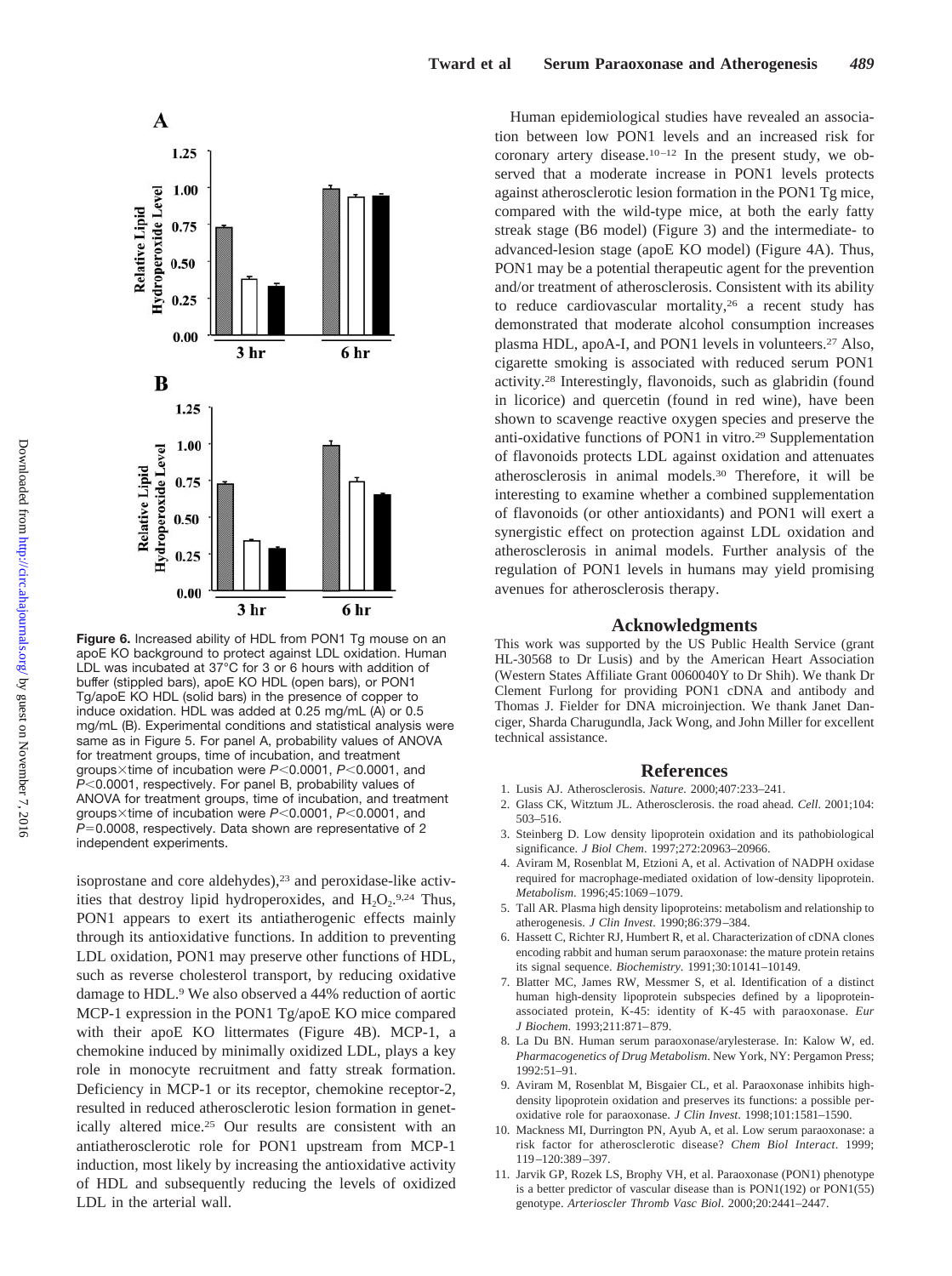- 12. James RW, Leviev I, Ruiz J, et al. Promoter polymorphism T(-107)C of the paraoxonase PON1 gene is a risk factor for coronary heart disease in type 2 diabetic patients. *Diabetes*. 2000;49:1390–1393.
- 13. Shih DM, Gu L, Xia YR, et al. Mice lacking serum paraoxonase are susceptible to organophosphate toxicity and atherosclerosis. *Nature*. 1998;394:284–287.
- 14. Shih DM, Xia YR, Wang XP, et al. Combined serum paraoxonase knockout/apolipoprotein E knockout mice exhibit increased lipoprotein oxidation and atherosclerosis. *J Biol Chem*. 2000;275:17527–17535.
- 15. Jiang ZY, Hunt JV, Wolff SP. Ferrous ion oxidation in the presence of xylenol orange for detection of lipid hydroperoxide in low density lipoprotein. *Anal Biochem*. 1992;202:384–389.
- 16. Rimm EB, Stampfer MJ. Antioxidants for vascular disease. *Med Clin North Am*. 2000;84:239–249.
- 17. Kromhout D. Fatty acids, antioxidants, and coronary heart disease from an epidemiological perspective. *Lipids*. 1999;34:S27–S31.
- 18. Spencer AP, Carson DS, Crouch MA. Vitamin E and coronary artery disease. *Arch Intern Med*. 1999;159:1313–1320.
- 19. van de Vijver LP, Kardinaal AF, Grobbee DE, et al. Lipoprotein oxidation, antioxidants and cardiovascular risk: epidemiologic evidence. *Prostaglandins Leukot Essent Fatty Acids*. 1997;57:479–487.
- 20. Evans RW, Shaten BJ, Day BW, et al. Prospective association between lipid soluble antioxidants and coronary heart disease in men: the Multiple Risk Factor Intervention Trial. *Am J Epidemiol*. 1998;147:180–186.
- 21. Pryor WA. Vitamin E and heart disease: basic science to clinical intervention trials. *Free Radic Biol Med*. 2000;28:141–164.
- 22. Afridi N, Keaney JF. Animal studies on antioxidants. *J Cardiovasc Risk*. 1996;3:358–362.
- 23. Ahmed Z, Ravandi A, Maguire GF, et al. Multiple substrates for paraoxonase-1 during oxidation of phosphatidylcholine by peroxynitrite. *Biochem Biophys Res Commun*. 2002;290:391–396.
- 24. Aviram M, Hardak E, Vaya J, et al. Human serum paraoxonases (PON1) Q and R selectively decrease lipid peroxides in human coronary and carotid atherosclerotic lesions: PON1 esterase and peroxidase-like activities. *Circulation*. 2000;101:2510–2517.
- 25. Peters W, Charo IF. Involvement of chemokine receptor 2 and its ligand, monocyte chemoattractant protein-1, in the development of atherosclerosis: lessons from knockout mice. *Curr Opin Lipidol*. 2001;12:175–180.
- 26. Abramson JL, Williams SA, Kramholz HM, et al. Moderate alcohol consumption and risk of heart failure among older persons. *JAMA*. 2001; 285:1971–1977.
- 27. van der Gaag MS, van Tol A, Scheek LM, et al. Daily moderate alcohol consumption increases serum paraoxonase activity: a diet-controlled, randomised intervention study in middle-aged men. *Atherosclerosis*. 1999; 147:405–410.
- 28. James RW, Leviev I, Righetti A. Smoking is associated with reduced serum paraoxonase activity and concentration in patients with coronary artery disease. *Circulation*. 2000;101:2252–2257.
- 29. Aviram M, Rosenblat M, Billecke S, et al. Human serum paraoxonase (PON 1) is inactivated by oxidized low density lipoprotein and preserved by antioxidants. *Free Radic Biol Med*. 1999;26:892–904.
- 30. Fuhrman B, Aviram M. Flavonoids protect LDL from oxidation and attenuate atherosclerosis. *Curr Opin Lipidol*. 2001;12:41–48.